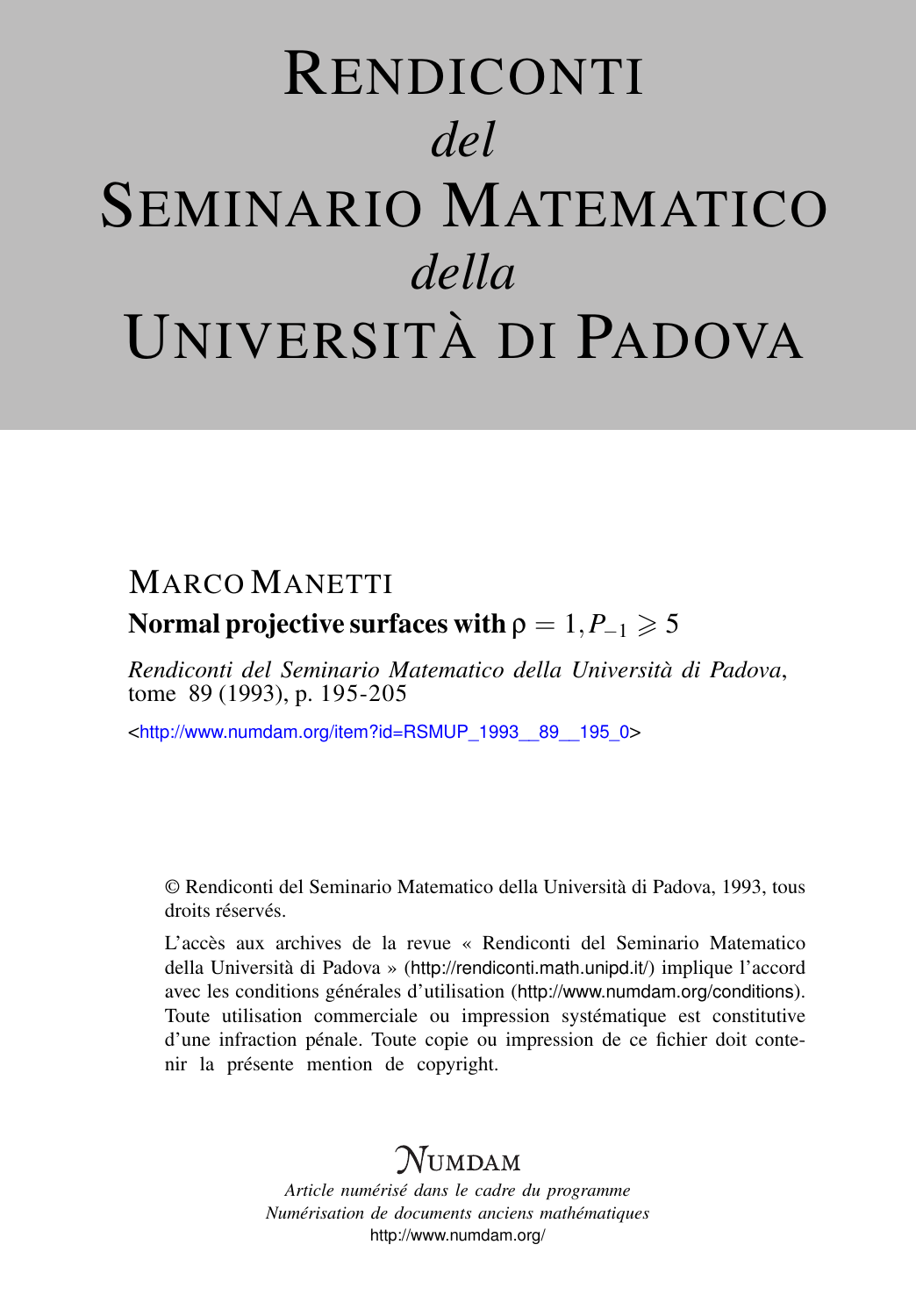REND. SEM. MAT. UNIV. PADOVA, Vol. 89 (1993)

### Normal Projective Surfaces with  $\rho = 1, P_{-1} \ge 5$ .

MARCO MANETTI(\*)

#### 0. Introduction.

One of the most interesting problems in the study of normal surfaces is to classify normal surfaces X with  $\rho(X) = 1$  and  $-K_X$  ample (cf. [Sa2], Problem 3.3).

The study of such surfaces arises naturally when we study normal degenerations of rational surfaces and in particular normal degenerations of  $\mathbb{P}^2$  ([Ma], [Ba1], [Ba2]).

A first partial result for these surfaces is obtained by putting together a theorem of Sakai with one of Badescu.

THEOREM A (Sakai-Badescu). Let X be a normal projective surface with  $\rho = 1$ ,  $P_n = 0 \forall n > 0$  and let  $u: Y \to X$  be its minimal resolution. Then  $H^1(\mathcal{O}_X) = 0$  ond one of the following possibilities holds:

1)  $Y$  is a rational surface and the singularities of  $X$  are rational.

2) Y is a ruled surface with irregularity  $q > 0$ , X contains exactly one nonrational singularity at x, the geometric genus of  $(X, x)$  is q, the exceptional divisor of u over x is given by a section of the canonical fibration  $p: Y \rightarrow B$  (B smooth curve of genus q) plus possibly components of degenerate fibres of p.

In both cases we have no information about the structure and number of rational singularities of X. Here we prove, using elementary algebraic geometry, a structure theorem for surfaces belonging to class 1) of Theorem A having  $P_{-1} \ge 5$ . Our results give in particular the following:

**THEOREM B.** Let X be a normal projective surface with  $\rho(X) = 1$ ,

(\*) Indirizzo dell'A.: Scuola Normale Superiore, Piazza Cavalieri 7, 56126 Pisa, Italy.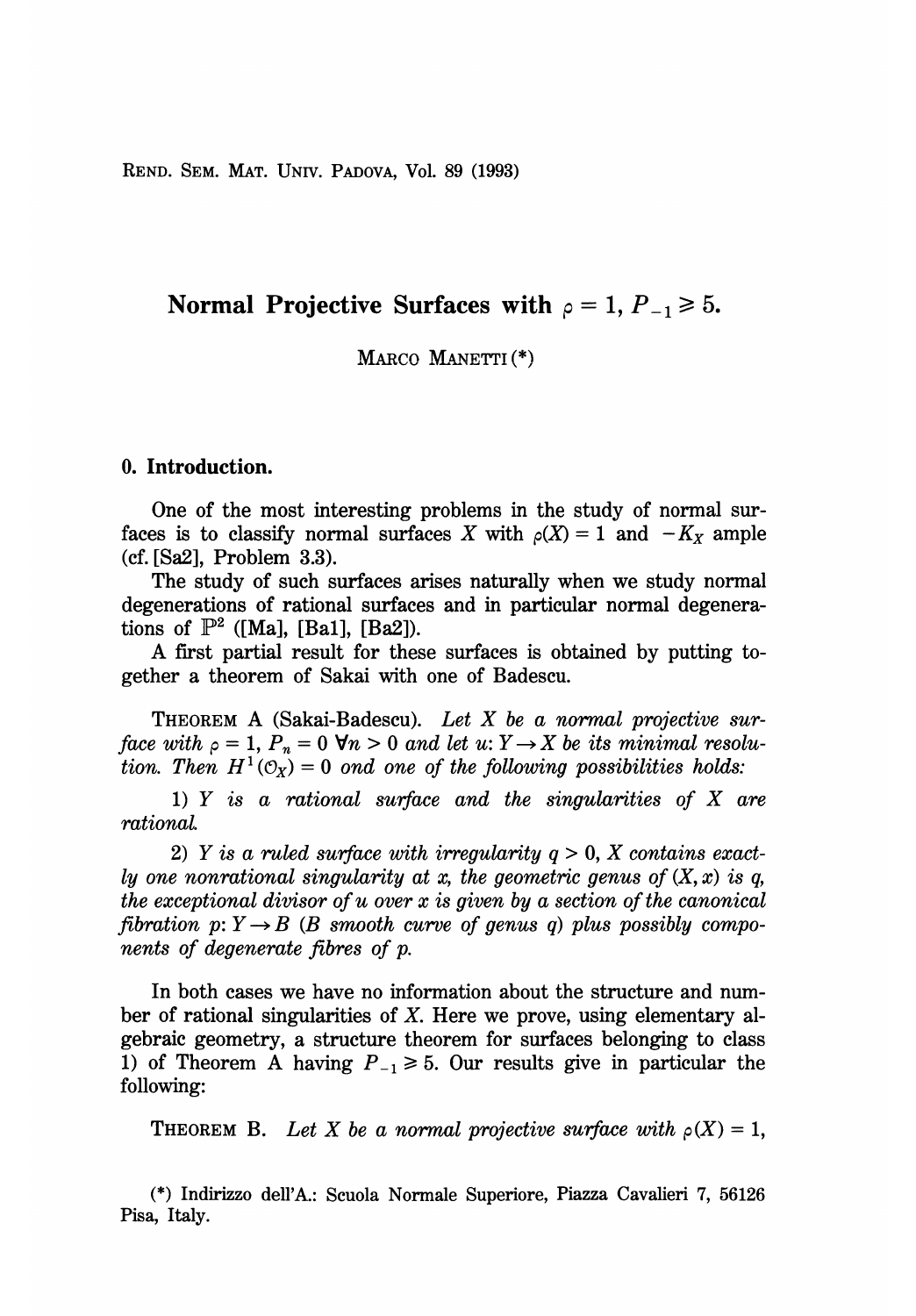$P_{-1}(X) \geq 5$  with at most rational singularities. Then X has at most one non cyclic singularity and, if all the singularities are cyclic then  $X$ has at most three singular points

We remark that the result we prove also gives information about the minimal resolution of X. Finally in  $\S 4$  we study the particular case where the surface X is a normal degeneration of  $\tilde{P}^2$  (from [Ma] follows that  $\rho(X) = 1$  and  $P_{-1}(X) \ge 10$ , and we prove in particular (Corollary 12) that if X has at most rational singularities then X has at most 4 singular points.

NOTATION. For every normal surface  $X$  and every Weil divisor  $D$ on  $X$  we denote:

 $\mathcal{O}_X(D)$  = sheaf of meromorphic functions f such that  $(f) + D \ge 0$ .

 $h^i(D) = \dim_{\mathbb{C}} H^i(X, \mathcal{O}_X(D)) \quad i \geq 0.$ 

 $K_X$  = canonical divisor for X.

 $\theta_X$  = tangent sheaf of X, defined as the dual of the sheaf  $\Omega_X^1$  of Kahler differentials. '

 $q(X) = h^{1}(\mathcal{O}_{X})$  irregularity of X.

 $p_a(X) = h^2(\mathcal{O}_X)$  geometric genus of X.

 $P_n(X) = h^0(nK_X)$  *n*-th plurigenus of X.

 $NS(X) = (Pic(X) / Pic^{0}(X)) \oplus \mathbb{Q}$  Neron-Severi group of X.

 $\rho(X)$  = dim<sub>O</sub>NS(X) Picard number.

A  $(-1)$ -curve in a surface is a smooth rational curve E such that  $E^2 = -1.$ 

If  $\delta: Y \to X$  is a proper birational morphism from a smooth surface Y to a normal surface X we shall call exceptional divisor of  $\delta$  the set  $D \subset Y$ given by irreducible curves contracted by  $\delta$ .

Aknowledgement. I would like to thank F. Catanese for drawing my attention to the surface which we consider here and for many valuable discussions.

#### 1. Curves with negative self intersection in a rational surface.

Let  $S$  be a smooth rational surface, then  $S$  does not contain any irreducible curve with negative self intersection if and only if  $S = \mathbb{P}^2$ ,  $\mathbb{P}^1 \times \mathbb{P}^1$ . From now on, by abuse of notation we shall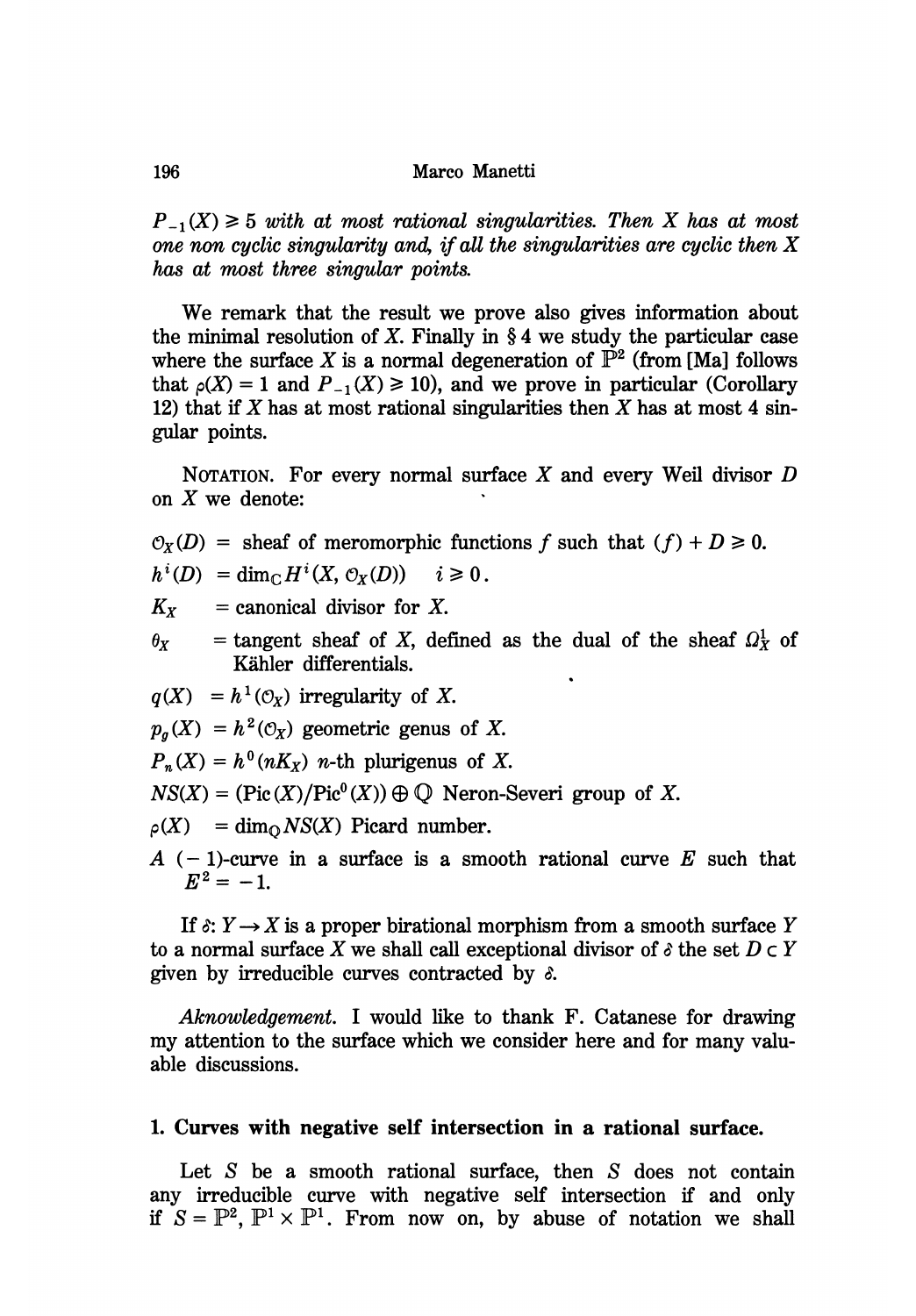denote by a rational surface a rational surface different from  $\mathbb{P}^2$ ,  $\mathbb{P}^1 \times$  $\times \mathbb{P}^1$ .

Let S be a such a rational surface, then there exists an integer  $d \ge 1$ and a birational morphism  $\mu: S \to \mathbb{F}_d$  such that  $\mu$  is an isomorphism in a neighbourhood of the section  $\sigma_{\infty}$  with self intersection  $-d$  (cf. for example [Be]). We note that  $\mu$  is the composition of  $\rho(S) - 2$  blowingsup.

Let  $p: S \to \mathbb{P}^1$  be the fibration obtained by composing  $\mu$  with the natural projection  $\pi: \mathbb{F}_d \to \mathbb{P}^1$ .

( \* ) In order to simplify the presentation of next proofs we introduce some technical notation.

In the situation above let  $r = \rho(S) - 2$ , let h be the number of degenerate fibres of p and let e be the number of  $(-1)$ -curves contained in the fibres of p. We note that  $e \geq h$  and  $r = \sum_{\text{fibres of } p} (b_2(f) - 1)$ .

DEFINITION 1. In the notation above, a smooth irreducible curve  $C \subset S$  is said to be  $\mu$ -transversal or simply transversal if  $C \cdot f > 0$  where f is a fibres of p.

THEOREM 1. Let S be a rational surface,  $\mu: S \to \mathbb{F}_d$  a birational morphism which is an isomorphism in a neighbourhood of  $\sigma_{\infty}$  and  $C \subset S$  a transversal curve  $\neq \sigma_{\infty}$ .

If  $h^0(-K_S) + \min\{d, 3\} \ge 8$  then  $C^2 \ge -1$ .

We prove this theorem later on. Let X be a smooth surface,  $x \in X$ and  $\tilde{X} \stackrel{f}{\rightarrow} X$  the blowing up of X at x. We have an exact sequence of sheaves on X

$$
0 \to f_* \mathcal{O}_{\tilde{X}}(-K_{\tilde{X}}) \to \mathcal{O}_X(-K_X) \to \Lambda^2 T_x X \to 0.
$$

In particular the vector space  $H^0(-K_{\tilde{X}})$  is naturally isomorphic to the space of sections of the anticanonical sheaf of  $X$  which vanish at x.

COROLLARY 2. Let S be a rational surface: if, in the notation above,  $h^0(-K_S)$  + min  $\{d, 3\} \ge 9$  and  $C \in S$  is a transversal curve  $\neq \sigma_{\infty}$ , then  $C^2 \geq 0$ .

PROOF. The proof follows by considering the blowing up of S at a point of C.  $\Box$ 

Theorem 1 cannot be improved. Let in fact  $S_d$  ( $d \ge 1$ ) be a surface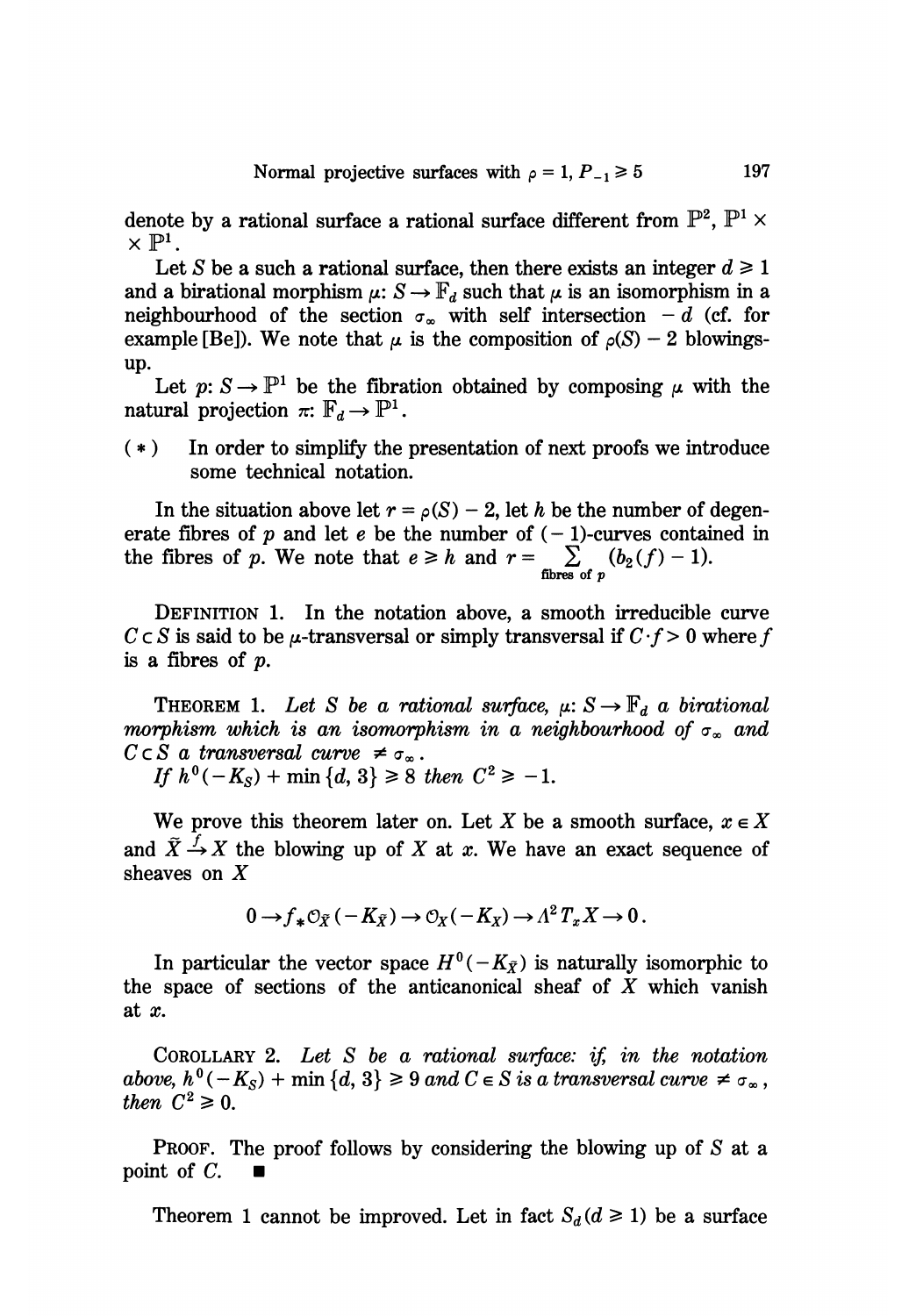obtained by blowing up the surface  $\mathbb{F}_d$  at  $d+1$  generic points  $p_0, \ldots, p_d$ . These points lie on a section  $\sigma_0 \subset \mathbb{F}_d$  such that  $\sigma_0^2 = d$ , let  $C \subset S_d$  be the strict transform of  $\sigma_0$ : clearly  $C^2 = -1$ , and, recalling that

$$
h^0(-K_{\mathbb{F}_d}) = \begin{cases} 9 & 1 \leq d \leq 3, \\ d+6 & d \geq 3, \end{cases}
$$

it follows that  $h^0(-K_S) + \min\{d, 3\} = 8$ .

LEMMA 3. In the previous notation let S be a rational surface and let f be a generic fibre of p. Then  $h^0(-K_S - f - \sigma_\infty) \geq h^0(-K_S) +$  $+$  min ${d, 3}$  – 5.

PROOF. We have two exact sequences of sheaves

1)  $0 \rightarrow \mathcal{O}_S(-K_S - \sigma_\infty) \rightarrow \mathcal{O}_S(-K_S) \rightarrow \mathcal{O}_{\sigma}(-K_S) \rightarrow 0$ ,

2) 
$$
0 \to \mathcal{O}_S(-K_S - f - \sigma_\infty) \to \mathcal{O}_S(-K_S - \sigma_\infty) \to \mathcal{O}_f(-K_S - \sigma_\infty) \to 0
$$
.

By the genus formula  $-K_S \cdot \sigma_{\infty} = 2 + \sigma_{\infty}^2 = 2 - d$ , thus  $h^0(\mathcal{O}_{\sigma_{\infty}}(-K_S)) =$ <br>= 3 - min {d, 3}.

The proof follows by considering cohomology exact sequences associated to 1) and 2).

PROOF OF THEOREM 1. If  $S = \mathbb{F}_d$  we already know that  $\sigma_{\infty}$  is the only curve with negative self intersection, so we can assume that  $p$  has a degenerate fibre  $f_0$ .

If A is the irreducible component of  $f_0$  which intersects  $\sigma_{\infty}$  then we have an exact sequence

$$
0\rightarrow\mathcal{O}_S(-K_S-f-\sigma_\infty-A)\rightarrow\mathcal{O}_S(-K_S-\sigma_\infty-f)\rightarrow\mathcal{O}_A(-K_S-\sigma_\infty-f)\rightarrow 0.
$$

By the genus formula (  $-K_S - f - \sigma_\infty \cdot A = 2 + A^2 - 1 \leq 0$  and by Lemma 3  $h^0(-K_S - f - \sigma_{\infty} - A) \ge 2$ . Let  $C \subset S$  be a transversal curve different from  $\sigma_{\infty}$  with  $C^2 \le -2$ ; for every  $D \in |-K_S - f - \sigma_{\infty} - A|$  we have

$$
D \cdot C \leq 2 + C^2 - f \cdot C - \sigma_{\infty} \cdot C - A \cdot C < 0
$$

thus  $D = C + E$  for some effective divisor E.

Moreover  $E \cdot f = E \cdot \sigma_{\infty} = 0$ , in fact, by genus formula  $D \cdot f = 1$ ,  $D \cdot$  $\cdot \sigma_{\infty} = 0$  and by hypothesis  $C \cdot f > 0$ ,  $C \neq \sigma_{\infty}$ . E is contained in the exceptional locus of  $\mu$  but yhis is not possible because dim  $|D| = \dim |E| \ge$  $\geq 1$ .

REMARK 1. Looking at the proof of Theorem 1 we note that if there exist a degenerate fibre  $f_0$  such that the irreducible component A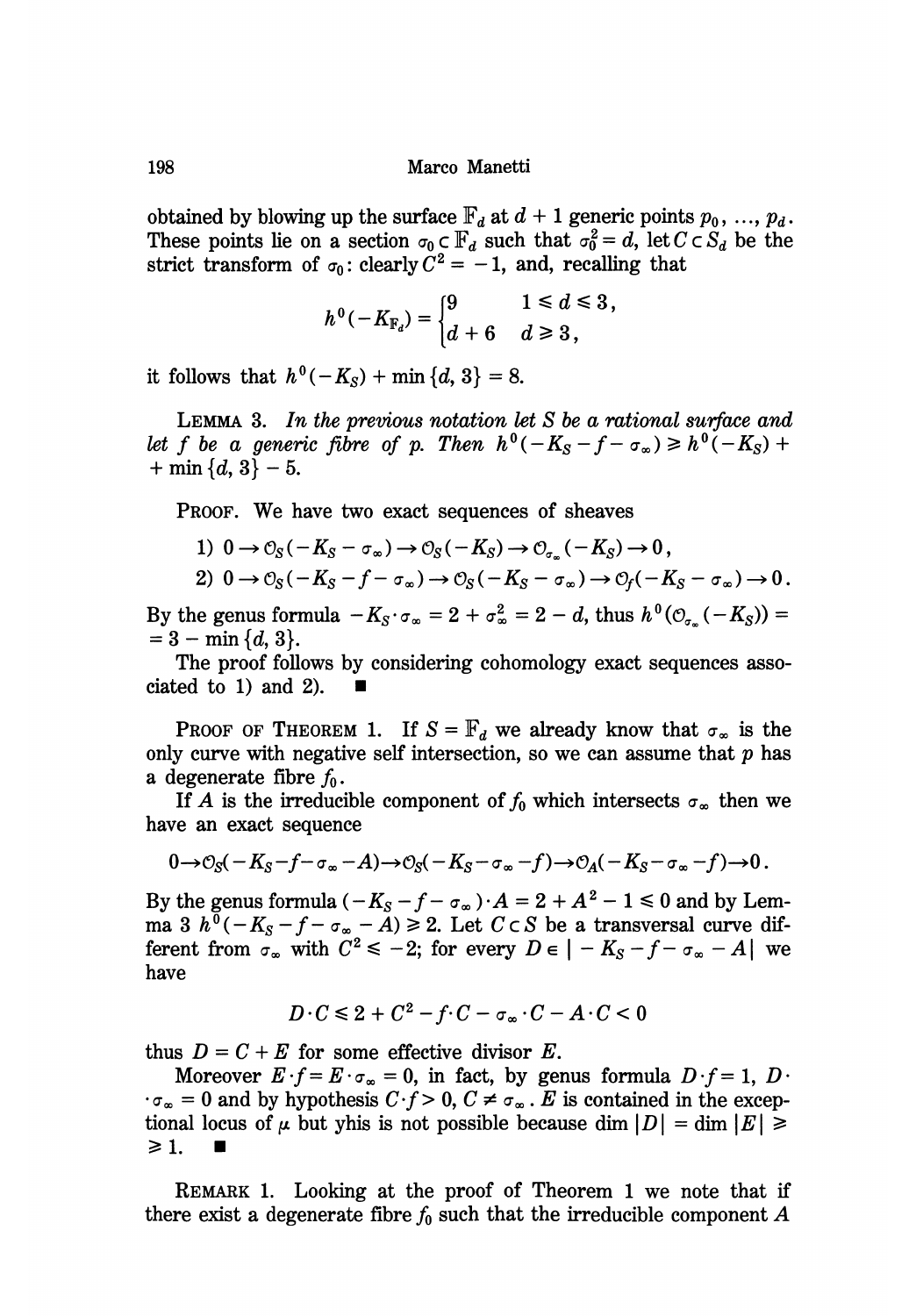which intersects  $\sigma_{\infty}$  has self intersection  $A^2 \le -2$  then Theorem 1 holds under the less restrictive assumption  $h^{0}(-K_{S})+\min\{d,3\}\geq 7$ . We also note that the condition  $A^2 \le -2$  holds in particular if  $f_0$  contains exactly one  $(-1)$ -curve.

REMARK 2. One can prove that Cor. 2 is still valid if we change the condition  $h^0(-K_S) + \min\{d, 3\} \geq 9$  with  $h^0(\theta_S) \geq 4$ . We don't need this result so we don't prove it here.

LEMMA 4. In the same notation of Lemma 3, if  $h^0(-K_S)$  + + min  $\{d, 3\} \ge 6$  then there exists at most one transversal curve  $C \ne \sigma_{\infty}$ with  $C^2 \leq -2$ . If such a curve exists then  $C \cdot f = 1$ .

PROOF. By Lemma 3  $h^0(-K_S - f - \sigma_\infty) \ge 1$ , consider  $D \in |-K_S -f - \sigma_{\infty}$ . By the genus formula

$$
D\cdot C\leq 2+C^2-C\cdot f-C\cdot\sigma_{\infty}<0
$$

thus  $D = C + B$  where B is an effective divisor. We note that  $B \cdot f = 0$ and thus C is the only component of D such that  $C \cdot f = D \cdot f =$  $=1.$ 

#### 2. The weight of a rational surface.

Let  $p: X \to B$  a holomorphic map from a surface X to a smooth curve B. We shall say that  $p$  is a rational fibration with section (r.f.w.s. for short) if:

- 1) The generic fibre of  $p$  is a smooth rational curve.
- 2) It's given a section  $s: B \to X$ .

Without loss of generality we can obviously assume that  $B \subset X$  and s is the embedding of  $B$  in  $X$ .

DEFINITION 2. A r.f.w.s.  $p: X \rightarrow B$  is minimal if every fibre contains no  $(-1)$ -curves disjoint from B.

PROPOSITION 5. In a minimal r.f.w.s  $p: X \rightarrow B$  every fibre is smooth rational

PROOF. The proof is essentially the same as Lemma III.8 of [Be].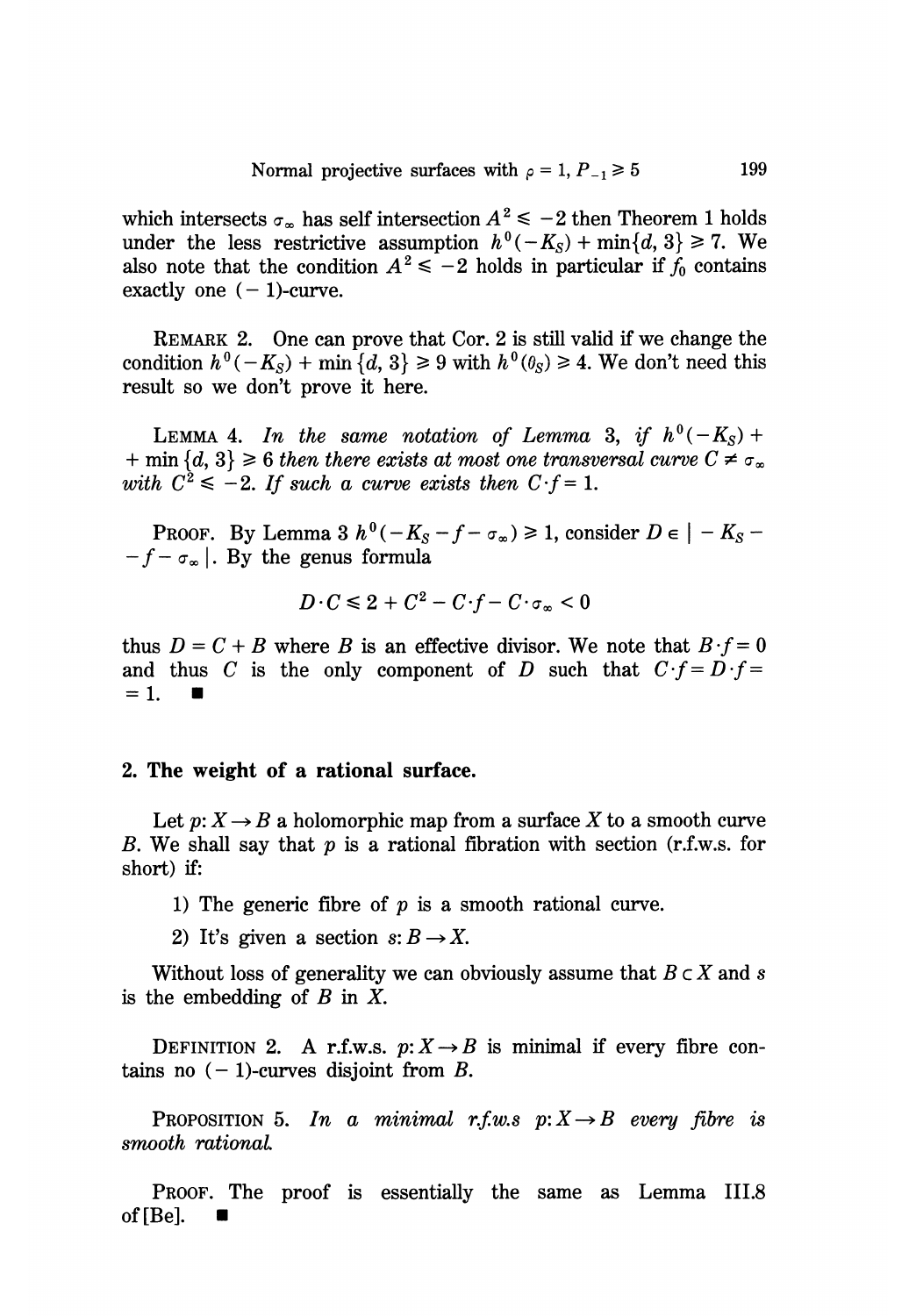DEFINITION 3. The weight  $w(S)$  of a rational surface  $S \neq \mathbb{P}^2$  is the greatest integer  $n$  such that there exists a birational morphism  $\mu: S \to \mathbb{F}_n$ .

We note that  $w(S) \leq h^1(\theta_{F_w(s)}) + 1 \leq h^1(\theta_S) + 1$ .

Let C be the set of irreducible curves  $C \subset S$  such that there exists a smooth rational curve  $f \subset S$  with  $f^2 = 0$ ,  $C \cdot f = 1$ .

THEOREM 6. In the notation above  $w(S) = \max\{-C^2 | C \in \mathcal{C}\}.$ 

PROOF.  $\leq$  is trivial.

Conversely let  $C \in \mathcal{C}$  such that  $C^2 < 0$ , we have to show that  $-C^2 \leq$  $\leq w(S)$ . Let f be a smooth rational curve such that  $f^2 = 0, f \cdot C = 1$ , then it's very easy to prove that the linear system  $|f|$  is a base point free pencil. The associated morphism  $p: S \to \mathbb{P}^1$  is a rational fibration with section C.

The conclusion follows from Proposition 5 by considering the surface S' obtained by contracting all  $(-1)$ -curves contained in the degenerate fibres of p which are disjoint from C.

## 3. Normal projective surfaces with  $\rho = 1$ ,  $P_{-1} \ge 5$ .

We first observe that in this case, since  $X$  is normal projective,  $P_n(X) = 0$  for every  $n > 0$ .

LEMMA  $7$  (Sakai). Let  $X$  be a normal projective surface with  $p(X) = 1$ ,  $P_n(X) = 0$  for every  $n > 0$ . Then  $q(X) = 0$ .

PROOF. A proof of this lemma follows from the results of [Sa1] §4, for the reader's convenience we write here a direct proof. Let  $\delta: Y \to X$ be the minimal resolution of  $X$ ; since for every integer  $n$  the sheaf  $\mathcal{O}_X(nK_X)$  is reflexive we have  $P_n(Y) \leq P_n(X)$ . In particular all the positive plurigenus of Y vanish and, by Enriques criterion, Y is a ruled surface.

By Serre duality  $H^2(\mathcal{O}_X) = 0$  and by the Leray spectral sequence we get  $q(Y) = q(X) + h(X)$  where, by definition,  $h(X) = h^0(R^1 \delta_* \mathcal{O}_Y)$ . Let's assume  $h(X) < q(Y)$  and let  $p: Y \to B$  be the canonical ruled fibration onto a smooth curve B of genus  $q = q(Y)$ .

If D is an irreducible component of the exceptional divisor of  $\delta$  then, by a general result (cf. [B-P-V], p. 74),  $g(D) \leq h(X)$  and thus p is constant on D. We can thus factorize p to a ruled fibration  $p' : X \to B$ , but this is impossible by the assumpion  $\rho(X) = 1$ .

200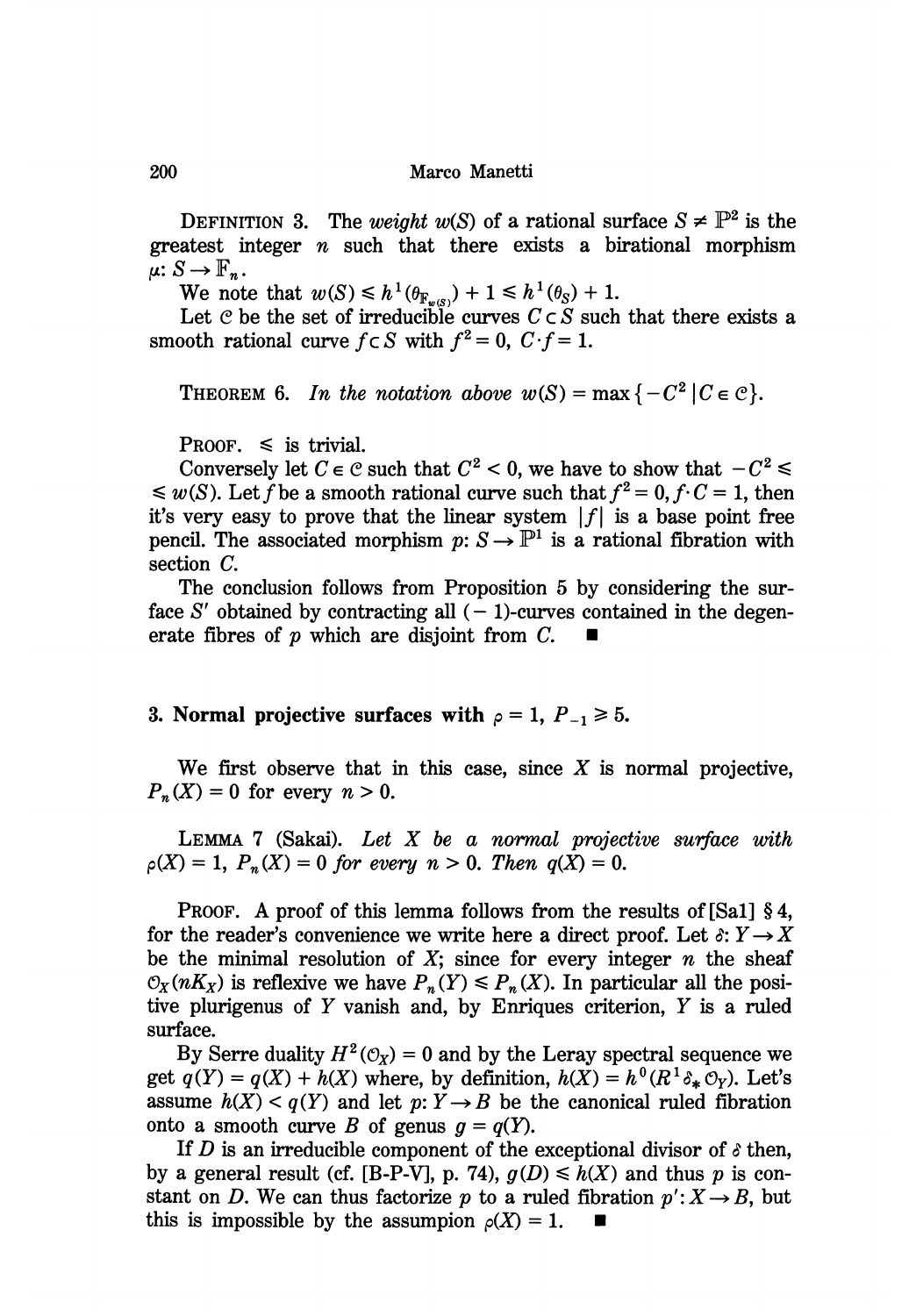THEOREM  $8$  (Badescu). Let X be a normal projective surface such that  $q(X) = P_n(X) = 0$  for every  $n > 0$  and let  $\delta: Y \to X$  be its minimal resolution. Then either

1) The singularities of  $X$  are rational and  $Y$  is a rational surface, or

2) Y is a ruled surface of irregularity  $q > 0$ , X has precisely one non-rational singularity x of geometric genus q, the fibre of  $\delta$  over x is composed by a section of the canonical ruled fibration  $p: Y \rightarrow B$ <br>and (possibly) by components of the degenerate fibres of p, the fibre of  $\delta$ and (possibly) by components of the degenerate fibres of p, the fibre of  $\delta$  over  $\,$  a rational singularity of  $X$  is contained in  $\,a\,$  degenerate fibre over a re $of$   $p$ .

PROOF ([Ba], Th. 2.3).  $\blacksquare$ 

Our goal is to give a structure theorem for surfaces  $X$  belonging to class 1) of Theorem 8 under the more restrictive assumption that  $\rho(X)=1, P_{-1}(X)\geq 5.$ 

DEFINITION 4. A normal projective surface  $X \neq \mathbb{P}^2$  belongs to class  $(A)$  if:

A1)  $\rho(X) = 1$ ,  $P_n(X) = 0$   $\forall n \ge 1$  and X has at most rational singularities,

A2) If  $\delta: S \to X$  is the minimal resolution then S is a rational surface of weight  $d \ge 2$ .

A3) There exists a birational morphism  $\mu: S \to \mathbb{F}_d$  such that the irreducible curves contracted by  $\delta$  are exactly  $\sigma_{\infty}$  and the components with self intersection  $\leq -2$  of degenerate fibres of  $p = \pi \circ \mu: S \to$  $\rightarrow \mathbb{P}^1$ .

Let's denote, for every normal projective surface  $X$  with minimal resolution  $\delta: Y \to X$ , by  $s(X)$  the number of singular points of X and by  $b(X) = \max_{x \in X} \{b_2(\delta^{-1}(x))\}.$ 

PROPOSITION 9. If X belongs to class  $(A)$  then:

- 1)  $s(X) \leq b(X)$ .
- 2) X has at most one non cyclic singularity.
- 3) If every singularity of X is cyclic then  $s(X) \leq 3$ .

**PROOF.** Let  $D \subset S$  be the exceptional divisor of  $\delta$ , since the singularities of X are rational  $\rho(S) = 1 + b_2(D)$ , this forces every degenerate fibre of p to contain exactly one  $(-1)$ -curve, in fact by easy considerations about  $\rho$  we have, in the notation (\*) of Section 1,  $r + h =$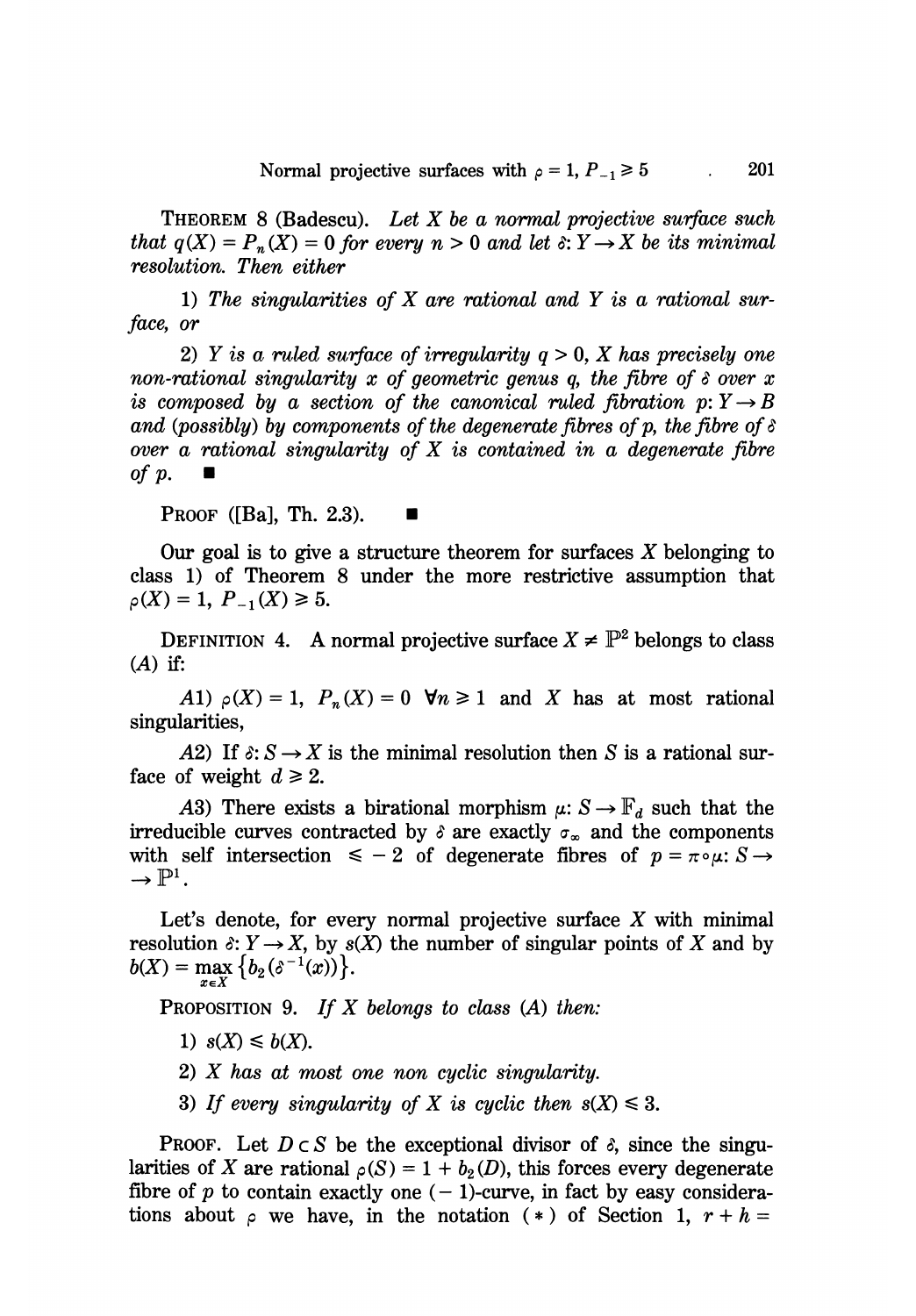$= b_2 (D \setminus \sigma_\infty) + e$  and then  $e = h$ . In particular the components of degenerate fibres which intersect  $\sigma_{\infty}$  belong to D.

It's easy to see that if  $f_0$  is a degenerate fibre,  $E \subset f_0$  the  $(-1)$ -curve and  $A \subset f_0$  the component intersecting  $\sigma_{\infty}$  then  $f_0 \setminus E$  has at most two connected component and the possible component that doesn't contain A is a string.

Thus it holds  $s(X) \leq h + 1 \leq b(X)$  and, if  $(X, x)$  is a noncyclic singularity, then  $\delta^{-1}(x)$  must be the connected component D' of D which contains  $\sigma_{\infty}$ . This prove 1) and 2).

3) follows from the fact that D' is a string iff  $h \le 2$ .

The main result that we prove is the following:

THEOREM 10. Let X be a normal projective surface with  $\rho(X) = 1$ ,  $P_{-1}(X) \geq 5$  with at most rational singularities. Then X belong to class (A).

**PROOF.** Let  $\delta: S \to X$  be the minimal resolution and let  $D \subset S$  be the exceptional curve of  $\delta$ . S is a rational surface of weight  $d \ge 1$  and, according to (3.9.2.)  $P_{-1}(S) = P_{-1}(X) \ge 5$ .

We first note that, by Lemma 4, for every  $\mu: S \to \mathbb{F}_d$  there exists at most one transversal curve  $C \subset D$  different from  $\sigma_{\infty}$  and then  $e\leq h+1.$ 

We first show by contradiction that  $d \ge 2$ . In fact if we assume  $d = 1$  and  $\mu: S \to \mathbb{F}_d$  is a birational morphism then  $\rho(S) = 1 + b_2(D)$  and there exists a transversal curve  $C \subset D$ ,  $C \neq \sigma_{\infty}$  with  $C^2 \leq -2$ . By Lemma 4  $C \cdot f = 1$  and by Theorem 6,  $d \geq -C^2 \geq 2$ .

If  $P_{-1}(S)$  + min  $\{d, 3\} \ge 8$  then for every birational morphism  $\mu: S \to \mathbb{F}_d$  the curves on S with self intersection  $\leq -2$  are  $\sigma_\infty$  and some components of degenerate fibres. In this case the conclusion follows from easy considerations about the Picard number of S. This proves the theorem if  $d \ge 3$  or  $P_{-1} \ge 6$ . It remain to consider the case  $d = 2$ ,  $P_{-1}(S) = 5$ . If, for some  $\mu: S \to \mathbb{F}_d$  S contains a degenerate fibre  $f_0$  such that  $A^2 \le -2$  where  $A \subset f_0$  is the irreducible component which intersects  $\sigma_{\infty}$  then the proof follows by Remark 1.

The remaining case is the following:  $d = 2$ ,  $P_{-1}(S) = 5$ , for every birational morphism  $\mu: S \to \mathbb{F}_2$  the composite fibration  $p = \pi \circ \mu$  has only one degenerate fibre  $f_0$  and  $A^2 = -1$  where  $A \subset f_0$  is the component which intersects  $\sigma_{\infty}$ . We prove that this case doesn't occur.

Let  $\mu: S \to \mathbb{F}_2$  be a fixed morphism and write  $\mu$  as a composition of blowings-up

$$
S = S_r \xrightarrow{\mu_r} S_{r-1} \longrightarrow \dots S_2 \xrightarrow{\mu_2} S_1 \xrightarrow{\mu_1} S_0 = \mathbb{F}_2 .
$$

202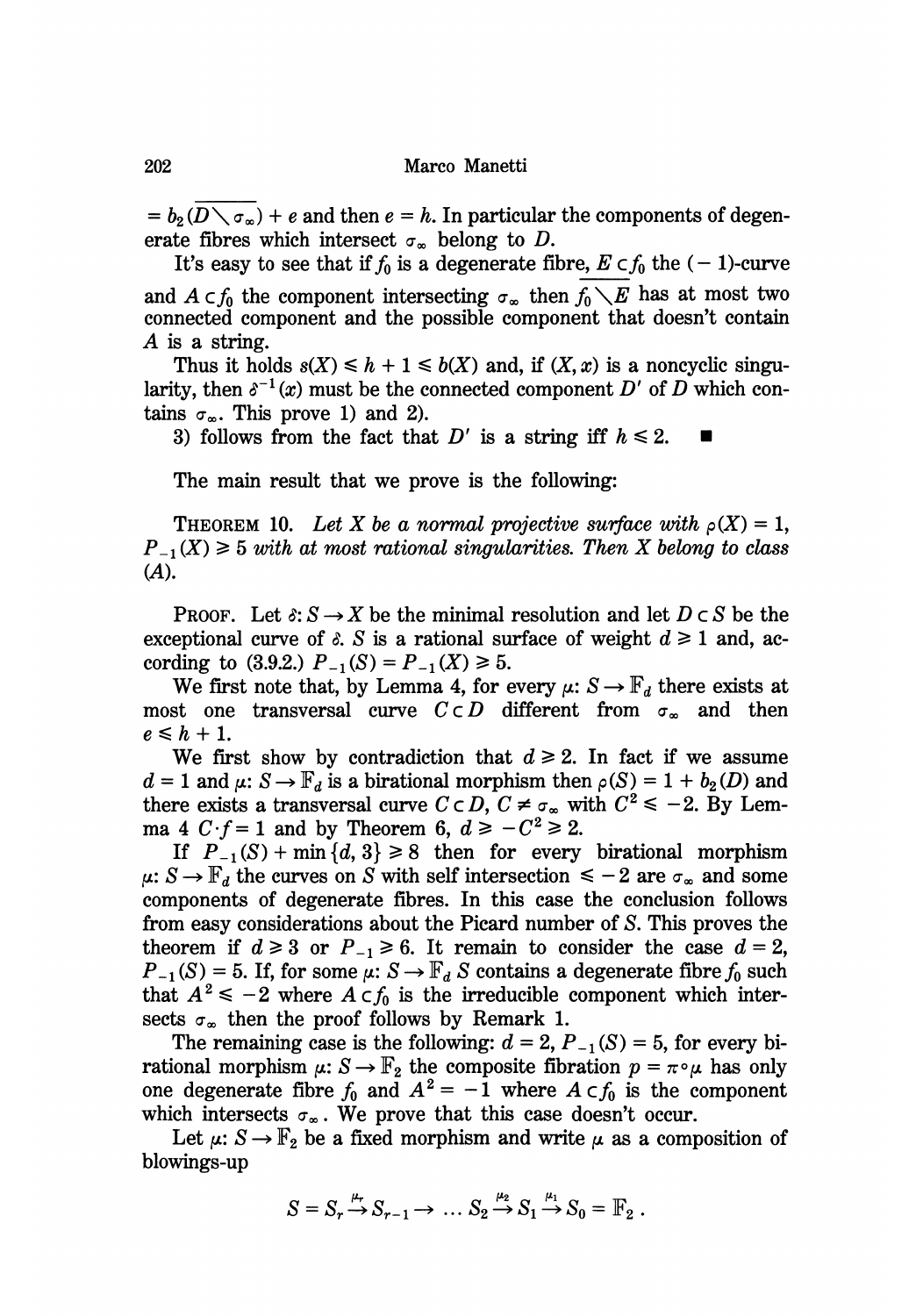We note that  $P_{-1}(S) = P_{-1}(\mathbb{F}_2) - 4$  thus  $r \ge 4$ . Let  $p_i \in S_{i-1}$  be the base point of the blow up  $\mu_i$ ,  $p_i$  is exactly the image of the critical set of composite map  $S \to S_{i-1}$ . If  $i \leq j$  let  $E_i \subset S_j$  be the strict transform of the exceptional curve of  $\mu_i$ . We have  $E_i^2 = -1$  and  $E_i^2 \le -2$  on S if  $i < r$ , in particular  $p_i \in E_{i-1} \setminus A$   $\forall i > 1$ .

Let's consider the surface Y obtained by contracting the curve  $\sigma_{\infty}$  in  $\mathbb{F}_2$ . It is a well known fact that  $Y \subset \mathbb{P}^3$  is the cone over a smooth conic in  $\mathbb{P}^2$ .

We can consider the point  $p_2 \in E_1 \setminus A$  as a tangent vector  $v \in T_n$ , Y, let  $\psi: Y - - - \to \mathbb{P}^1$  be the projection of center the projective line L generated by  $v$ . Observe that  $L$  does not contain the vertex of  $Y$  and then the generic fibre of  $\psi$  is a smooth hyperplane section of Y.

By elimination of indeterminacy we get a fibration  $S_2 \rightarrow E_2$  which has  $\sigma_{\infty} \cup A \cup E_1$  as unique degenerate fibre and then a fibration  $\tau: S \rightarrow$  $\rightarrow E_2$ . The inclusion of  $E_2$  in S gives a section for  $\tau$ , in particular  $E_2^2 \geq -1$  $-w(S)$  which implies  $E_2^2 = -2$ .

By hypothesis  $\tau$  has at most one degenerate fibre, then  $p_3 \in E_1 \cap$  $\bigcap E_2$ , in particular  $E_2^2 = -2$  in  $S_3$  and  $p_4 \in E_3 \setminus E_2$  otherwise  $E_2^2 < -2$  in S, therefore  $E_3$  is the component of the degenerate fibre that intersects  $E_2$  and  $E_3^2 \le -2$  contrary to the assumption.

REMARK 3. It's no difficult to construct a normal projective surface X with  $\rho = 1$ ,  $P_{-1} = 4$  and with three rational double points of type  $A_2$ , hence by Proposition 9 X doesn't belong to class A.

#### 4. The case of normal degenerations of  $\mathbb{P}^2$ .

Let  $X \subset \mathbb{P}^n$  be a normal projective surface with  $q = p_g = 0$ ,  $P_{-1} > 0$ with at most rational singularities.

LEMMA 11. In the notation above  $H^2(\theta_X) = H^2(\mathcal{O}_X) = H^1(\mathcal{O}_X(1)) =$  $= 0.$ 

**PROOF.** The minimal resolution  $\delta: S \to X$  is a rational surface, in particular  $H^2(\mathcal{O}_S) = H^1(\mathcal{O}_S) = H^0(\Omega_2^1) = 0$ . Let  $C \subset X$  be a smooth hyperplane section, then  $C \cdot K_X < 0$  and from exact cohomology sequence associated to

$$
0 \to \mathcal{O}_X \to \mathcal{O}_X(1) \to \mathcal{O}_C(1) \to 0
$$

we get immediately  $H^1(\mathcal{O}_X(1)) = 0$ .

If  $H^2(\theta_X)^{\vee}$  = Hom  $(\theta_X, K_X) \neq 0$  then, since both  $\theta$  and K are reflexive sheaves Hom  $(\theta_X, K_X) = \text{Hom}(\theta_U, K_U)$  where  $U \subset X$  is the open set of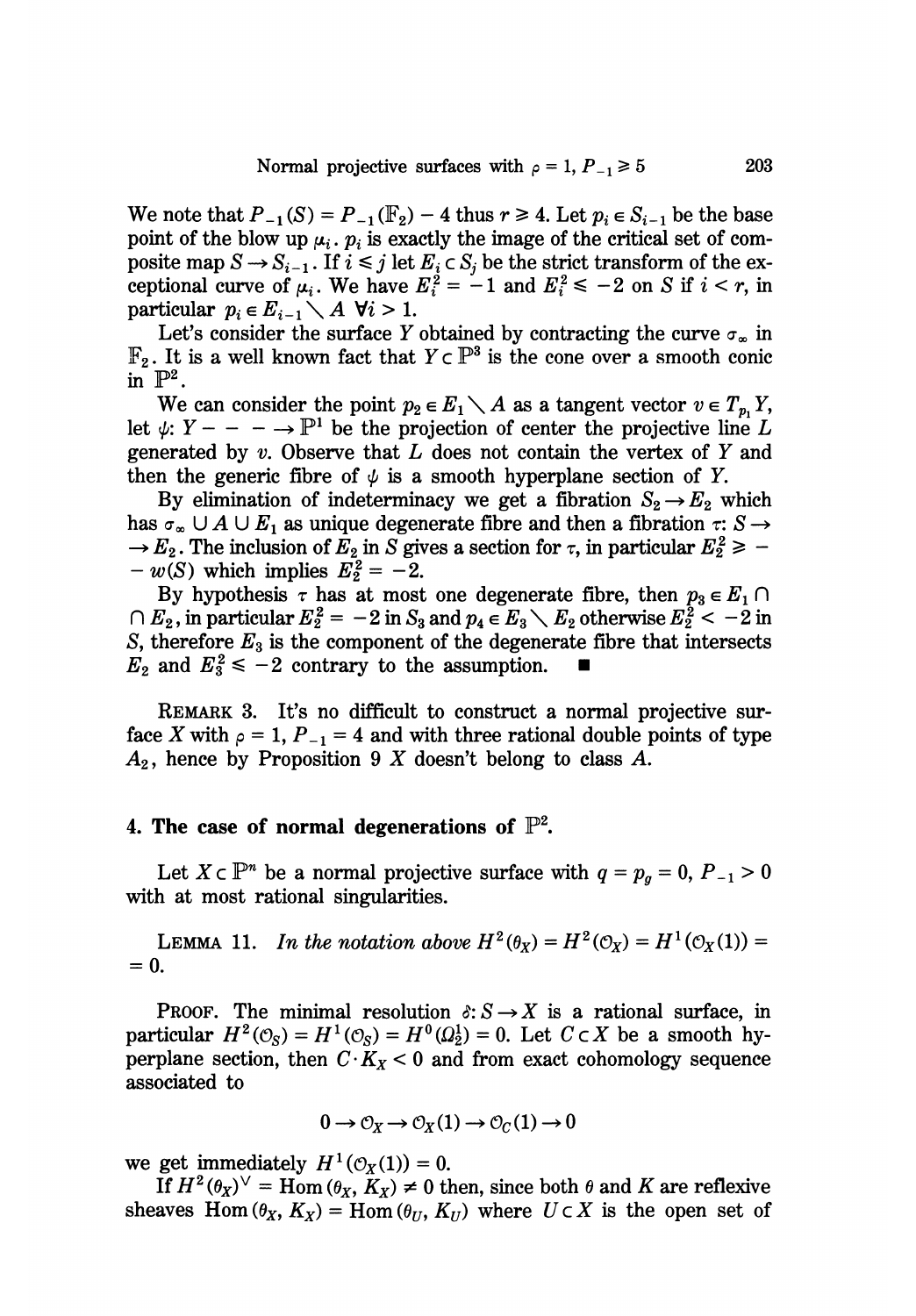regular points. Moreover  $K_U$  is an invertible sheaf and the composition bilinear map

$$
\mathrm{Hom}(\theta_U, K_U) \times \mathrm{Hom}(K_U, \mathcal{O}_U) \to \mathrm{Hom}(\theta_U, \mathcal{O}_U)
$$

is nondegenerate, thus Hom  $(\theta_U, \mathcal{O}_U) \neq 0$ . This is a contradiction since, according to ([Pi], p. 176) Hom  $(\theta_U, \mathcal{O}_U) = H^0(\Omega_U^1) = H^0(\Omega_S^1) = 0$ .

Let  $x_1, ..., x_r$  be the singular points of X: then there exist by restriction the following natural morphisms of germs of analytic spaces

$$
\operatorname{Hilb}_{P^m}(X) \stackrel{\alpha}{\to} \operatorname{Def}_X \stackrel{\beta}{\to} \prod_{i=1}^r \operatorname{Def}_{(X, x_i)}
$$

where Hilb<sub>P</sub><sup>\*</sup>(X) is the Hilbert scheme of  $\mathbb{P}^n$  at X, Def<sub>X</sub> (resp.: Def<sub>(X, x<sub>i</sub>)</sub>) is the base of the semiuniversal deformation of X (resp.:  $(X, x_i)$ ).

By Lemma 11 and standard deformation theory, the morphisms  $\alpha$ and  $\beta$  are smooth, in particular every deformation of the singularities of  $X$  can be globalized to an embedded deformation of  $X$ . We note that the dimension of the fibres of  $\beta$  is precisely  $h^1(\theta_X)$ .

Given smoothing of the singularities  $(X, x_i)$  they can be globalized to a global smoothing of X, since rational singularities are smoothable, then  $X$  is smoothable to a rational surface.

This applies in particular to surfaces with  $\rho = 1$ ,  $P_{-1} \ge 5$  with at most rational singularities, for these surfaces is not difficult to prove that if the singularities admits a Q-Gorenstein smoothing then they are degenerations of Del Pezzo surfaces.

We don't kwow any normal projective surface with  $\rho = 1$ ,  $P_{-1} \ge 5$ with at most rational singularities such that  $h^1(\theta) \neq 0$ , we think that such a surface doesn't exist.

From now on we shall restrict for simplicity to normal projective degenerations of  $\mathbb{P}^2$ . Let  $f: Y \to \Delta$  be a flat projective family of normal surfaces such that  $Y_t \approx \mathbb{P}^2$  for every  $t \neq 0$ .

In [Ma] is proved that  $\rho(Y_0) = 1$ ,  $P_{-1}(X) \ge 10$ ,  $q(Y_0) = 0$ ,  $h^0(\theta_{Y_0}) \ge 8$ and if the singularities are quotient then  $h^1(\theta) = 0$ .

Let's suppose that  $Y_0$  has at most rational singularities and let  $y_1, ..., y_s \in Y_0$  be its singular points. We note that f is a smoothing of each  $(Y_0, y_i)$ . Denote by  $D \subset \prod_{i=1}^r \text{Def}_{(Y_0, y_i)}$  the product of smoothing components which contain f and write  $H = \alpha^{-1} \beta^{-1} D$ .

The projective plane is rigid, thus every smooth surface corresponding to a point of H is isomorphic to  $\mathbb{P}^2$ . In particular for every  $k \leq s$  if  $Y_0^k$  is the surface obtained from  $Y_0$  by smoothing only the sin-